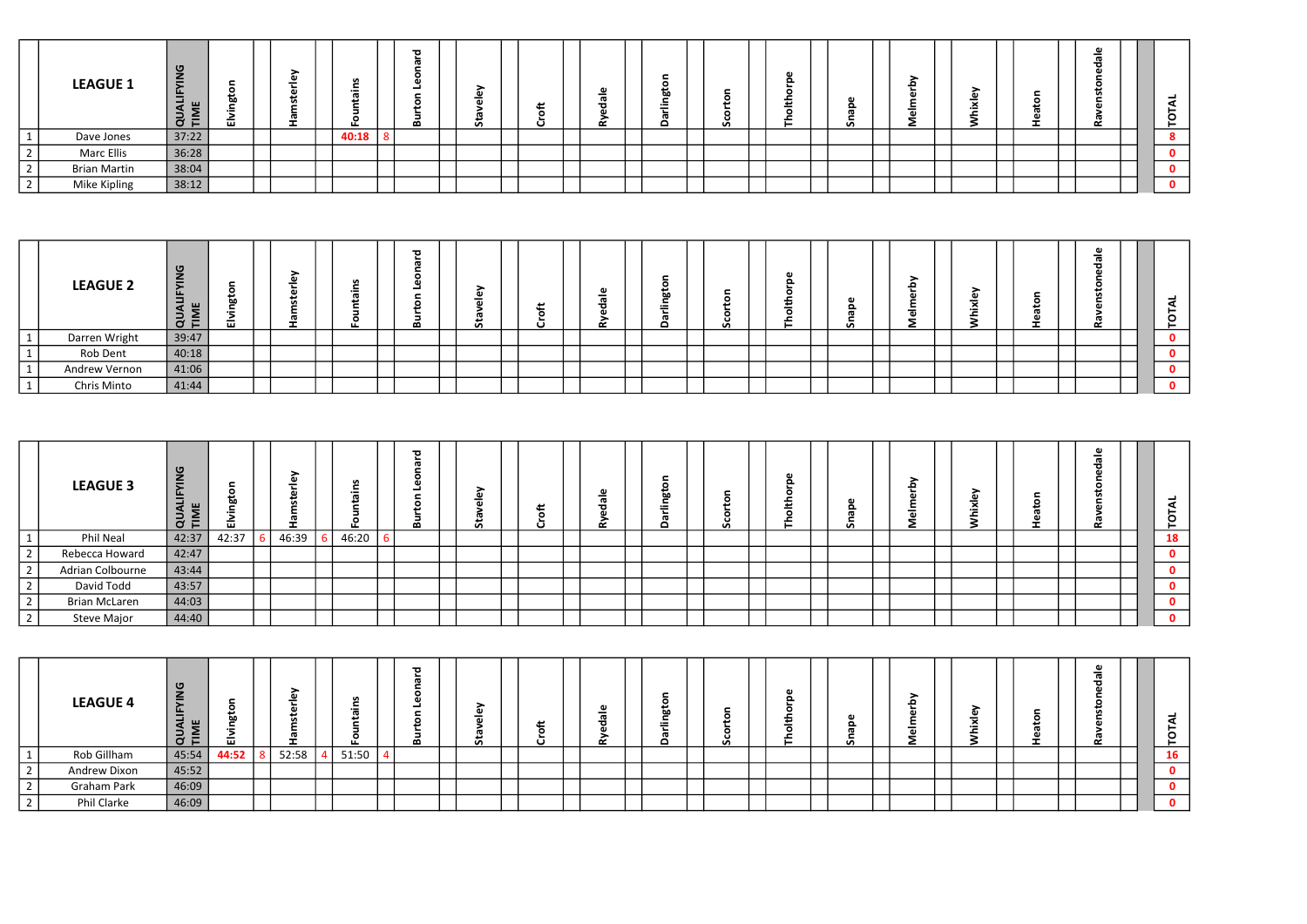|                | <b>LEAGUE 5</b>     | $\sigma$<br>$\overline{\phantom{0}}$<br>ட<br>$\cup$ $\vdash$ | LШ. | -     | <u>н.</u> | $\overline{\phantom{a}}$<br>മ | ><br>G)<br>$\mathbf{a}$<br>ທ |  |  | .<br>hn. | <b>S</b> |  | ≏<br><b>u</b> |  |  | -- |  | $\overline{\phantom{a}}$ |
|----------------|---------------------|--------------------------------------------------------------|-----|-------|-----------|-------------------------------|------------------------------|--|--|----------|----------|--|---------------|--|--|----|--|--------------------------|
| $\mathbf 1$    | Julie Russell       | 46:58                                                        |     | 60:46 |           |                               |                              |  |  |          |          |  |               |  |  |    |  |                          |
| $\overline{2}$ | Gary Read           | 46:34                                                        |     |       |           |                               |                              |  |  |          |          |  |               |  |  |    |  | 0                        |
| $\overline{2}$ | Dave Murphy         | 47:02                                                        |     |       |           |                               |                              |  |  |          |          |  |               |  |  |    |  | 0                        |
| $\overline{2}$ | <b>Ed Griffiths</b> | 47:20                                                        |     |       |           |                               |                              |  |  |          |          |  |               |  |  |    |  | $\mathbf{0}$             |

|                | <b>LEAGUE 6</b>       | ୁ<br>S<br>$\sim$<br>$\sim$<br><b>QUAL</b> | $\circ$<br>ē<br>ы<br>画 | n,<br>œ |       | $\mathbf{\sigma}$<br>മ | ÒΨ<br>-<br>5 |  | ≈ | റ<br><b>bo</b> | ا هسته<br>ഗ | ω<br>௨<br>主<br>$\circ$<br>– | ௨<br>$\overline{\phantom{a}}$ |  | ഄ<br>≂ |  | 73 |  | ₹<br>TOT     |
|----------------|-----------------------|-------------------------------------------|------------------------|---------|-------|------------------------|--------------|--|---|----------------|-------------|-----------------------------|-------------------------------|--|--------|--|----|--|--------------|
|                | <b>Emily Beaumont</b> | 53:06                                     | 51:45                  |         | 54:07 |                        |              |  |   |                |             |                             |                               |  |        |  |    |  | 24           |
| $\overline{2}$ | Helen Clark           | 52:04                                     | 56:31                  |         | 56:19 |                        |              |  |   |                |             |                             |                               |  |        |  |    |  | 14           |
| $\overline{3}$ | Sandra Martin         | 51:04                                     |                        |         |       |                        |              |  |   |                |             |                             |                               |  |        |  |    |  |              |
| $\overline{3}$ | lan Young             | 51:19                                     |                        |         |       |                        |              |  |   |                |             |                             |                               |  |        |  |    |  | $\mathbf 0$  |
| $\overline{3}$ | Stuart Masterman      | 51:58                                     |                        |         |       |                        |              |  |   |                |             |                             |                               |  |        |  |    |  | $\mathbf{0}$ |
| $\overline{3}$ | David Ledgerwood      | 52:27                                     |                        |         |       |                        |              |  |   |                |             |                             |                               |  |        |  |    |  |              |
| $\mathbf{3}$   | Caroline Litster      | 52:32                                     |                        |         |       |                        |              |  |   |                |             |                             |                               |  |        |  |    |  | $\mathbf 0$  |
| $\mathbf{3}$   | Darren Alderson       | 52:48                                     |                        |         |       |                        |              |  |   |                |             |                             |                               |  |        |  |    |  | $\mathbf 0$  |

|                 | <b>LEAGUE 7</b>  | ு<br>$\overline{z}$<br>$-$<br>$\bar{C}$ F | 面     |       |       | ъ | ➤<br>'n.<br>-<br>-<br>5 |  | -01<br>≃ | hn<br>$-$<br>o | ്റ് | ൦<br>c<br><u>ш</u><br>≖<br>C<br>ᅩ | $\mathbf{v}$ |  | ്ധ<br>- 11 | . . | _<br>-<br>≃ |  | $\overline{\phantom{a}}$<br>◀<br>$\circ$<br>► |
|-----------------|------------------|-------------------------------------------|-------|-------|-------|---|-------------------------|--|----------|----------------|-----|-----------------------------------|--------------|--|------------|-----|-------------|--|-----------------------------------------------|
|                 | Lesley Neal      | 54:08                                     | 54:08 | 59:37 | 61:05 |   |                         |  |          |                |     |                                   |              |  |            |     |             |  | 18                                            |
| $\epsilon$      | Ross Edmond      | 56:17                                     | 56:17 |       | 57:45 |   |                         |  |          |                |     |                                   |              |  |            |     |             |  | 13                                            |
| $\overline{3}$  | Helen Clarke     | 55:28                                     |       |       | 59:24 |   |                         |  |          |                |     |                                   |              |  |            |     |             |  | 12                                            |
| 4               | Hannah Alderson  | 55:05                                     |       |       | 59:27 |   |                         |  |          |                |     |                                   |              |  |            |     |             |  |                                               |
|                 | Rebecca Jones    | 54:02                                     |       |       |       |   |                         |  |          |                |     |                                   |              |  |            |     |             |  |                                               |
|                 | Juliette McLaren | 54:33                                     |       |       |       |   |                         |  |          |                |     |                                   |              |  |            |     |             |  |                                               |
| $5\phantom{.0}$ | Jo Meynell       | 55:16                                     |       |       |       |   |                         |  |          |                |     |                                   |              |  |            |     |             |  |                                               |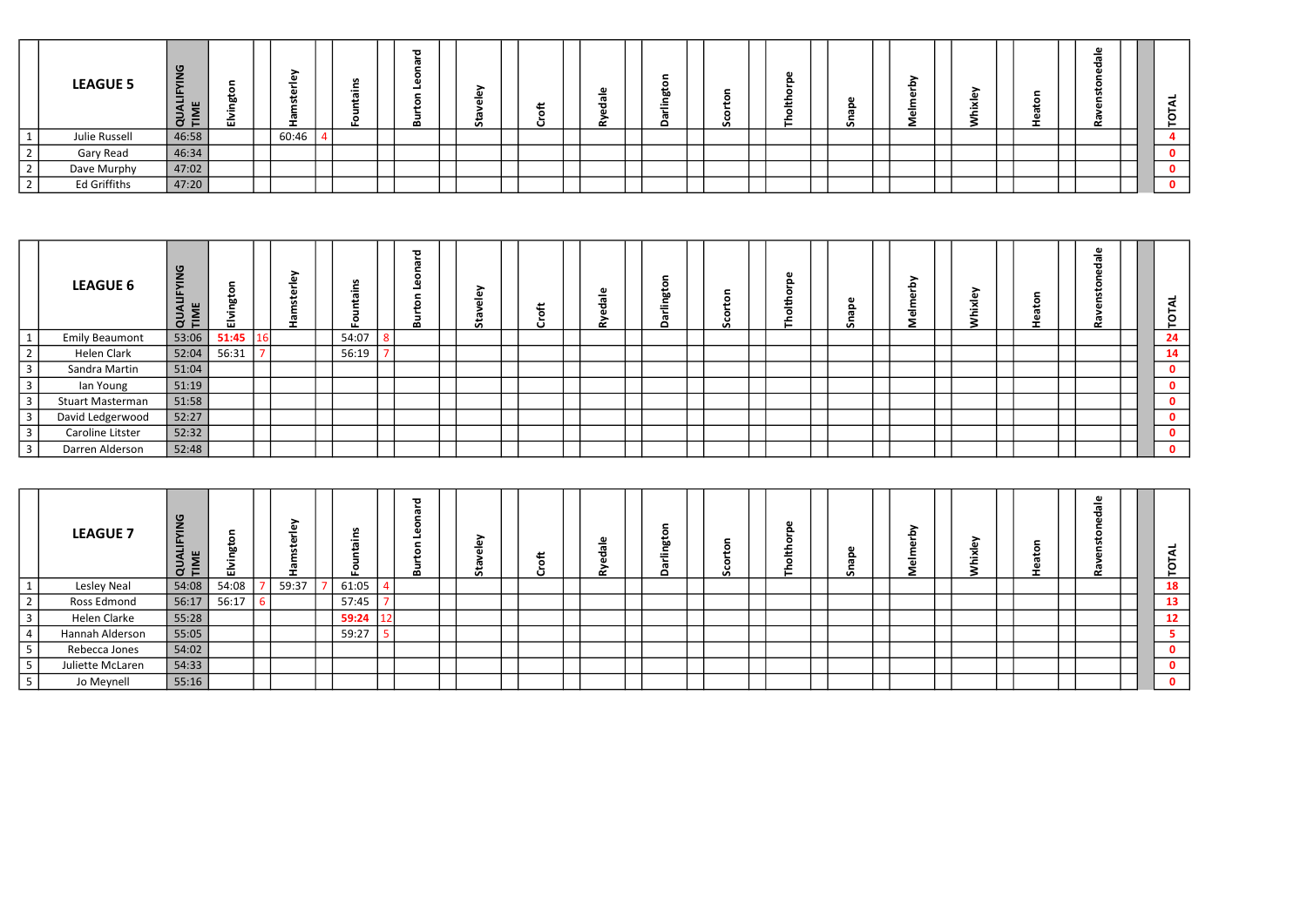|                      | <b>LEAGUE 8</b>        | 9g<br>$\overline{a}$<br>Ë<br>$\blacksquare$<br>∍<br>$\vec{a}$ | bn<br>$\overline{\phantom{0}}$<br>÷<br>ш. |  |       | ಾ<br>മ | ω<br>Û. | ≖ |  | $\circ$<br>b٥<br>$=$ | ō<br>.<br>o<br><b>S</b> | <b>G</b><br>$\Omega$<br>o<br>ᅩ<br>≖<br>_<br>o<br>ᅩ | n,<br>ഉ | > | - 61<br>÷ | O | $\overline{\phantom{0}}$ | ₹<br><b>TOT</b> |
|----------------------|------------------------|---------------------------------------------------------------|-------------------------------------------|--|-------|--------|---------|---|--|----------------------|-------------------------|----------------------------------------------------|---------|---|-----------|---|--------------------------|-----------------|
| $\mathbf{1}$         | Diane Lockhart         | 57:17                                                         | 57:17                                     |  | 59:38 |        |         |   |  |                      |                         |                                                    |         |   |           |   |                          | <b>18</b>       |
| $\frac{2}{\sqrt{2}}$ | Lisa Alderson          | 57:05                                                         |                                           |  |       |        |         |   |  |                      |                         |                                                    |         |   |           |   |                          | $\mathbf 0$     |
| $\overline{2}$       | Kathryn Plant          | 57:15                                                         |                                           |  |       |        |         |   |  |                      |                         |                                                    |         |   |           |   |                          | $\mathbf 0$     |
| $\overline{2}$       | Lisa Bowerbank         | 57:42                                                         |                                           |  |       |        |         |   |  |                      |                         |                                                    |         |   |           |   |                          | $\mathbf 0$     |
| $\overline{2}$       | Chris Land             | 57:53                                                         |                                           |  |       |        |         |   |  |                      |                         |                                                    |         |   |           |   |                          | $\mathbf 0$     |
| $\overline{2}$       | <b>Wendy Noble</b>     | 58:32                                                         |                                           |  |       |        |         |   |  |                      |                         |                                                    |         |   |           |   |                          | $\mathbf 0$     |
| $\overline{2}$       | <b>Tracey Plaskitt</b> | 58:43                                                         |                                           |  |       |        |         |   |  |                      |                         |                                                    |         |   |           |   |                          | $\mathbf{0}$    |
| $\overline{2}$       | <b>Sally Singleton</b> | 58:46                                                         |                                           |  |       |        |         |   |  |                      |                         |                                                    |         |   |           |   |                          | $\mathbf 0$     |
| $\overline{2}$       | <b>Helen Whiting</b>   | 58:48                                                         |                                           |  |       |        |         |   |  |                      |                         |                                                    |         |   |           |   |                          | $\mathbf 0$     |

|        | <b>LEAGUE 9</b>     | $\sigma$<br>-<br>-<br>$\sim$<br>⊂<br>$\sim$<br>$\sigma$ $\vdash$ | .<br>br<br>-<br>LШ |       | $\overline{\phantom{0}}$ | - 73<br>മ | $\overline{\phantom{0}}$<br>Ù. | $\cdot$ $\cdot$ | _<br>⇁<br>-- | ь٥<br>$=$<br>c | v | <b>A</b><br>௨<br>. . | ω<br>௨<br><b>S</b> |  | $\overline{\phantom{0}}$ |  | - |  | $\overline{\phantom{a}}$<br>$\blacktriangleleft$<br>⊢<br>Ö<br>$\vdash$ |
|--------|---------------------|------------------------------------------------------------------|--------------------|-------|--------------------------|-----------|--------------------------------|-----------------|--------------|----------------|---|----------------------|--------------------|--|--------------------------|--|---|--|------------------------------------------------------------------------|
|        | <b>Bex Stirland</b> | 59:59                                                            |                    | 76:57 | 78:03                    |           |                                |                 |              |                |   |                      |                    |  |                          |  |   |  | $\bullet$<br>O.                                                        |
|        | Michelle Scruby     | 59:46                                                            |                    |       |                          |           |                                |                 |              |                |   |                      |                    |  |                          |  |   |  | $\mathbf{0}$                                                           |
| $\sim$ | Hayley Wooding      | 61:20                                                            |                    |       |                          |           |                                |                 |              |                |   |                      |                    |  |                          |  |   |  | $\mathbf{0}$                                                           |
|        | Kelly Smith         | 61:56                                                            |                    |       |                          |           |                                |                 |              |                |   |                      |                    |  |                          |  |   |  | $\mathbf 0$                                                            |

|              | <b>LEAGUE 10</b> | $\sigma$<br>$\equiv$<br>ட<br>OF A | o<br>画 |  |  | $\overline{\mathbf{a}}$<br>≃ |  | متم |  | ഗ | G)<br>മ<br>o<br>مند |  | $\overline{\phantom{a}}$ | -- |  | $\overline{\phantom{a}}$ |  |
|--------------|------------------|-----------------------------------|--------|--|--|------------------------------|--|-----|--|---|---------------------|--|--------------------------|----|--|--------------------------|--|
| $\mathbf{1}$ | Lucy Bendle      | 63:43                             |        |  |  |                              |  |     |  |   |                     |  |                          |    |  |                          |  |
| $\perp$      | Ruth Middleton   | 64:55                             |        |  |  |                              |  |     |  |   |                     |  |                          |    |  |                          |  |
|              | Rachel Read      | 67:28                             |        |  |  |                              |  |     |  |   |                     |  |                          |    |  |                          |  |